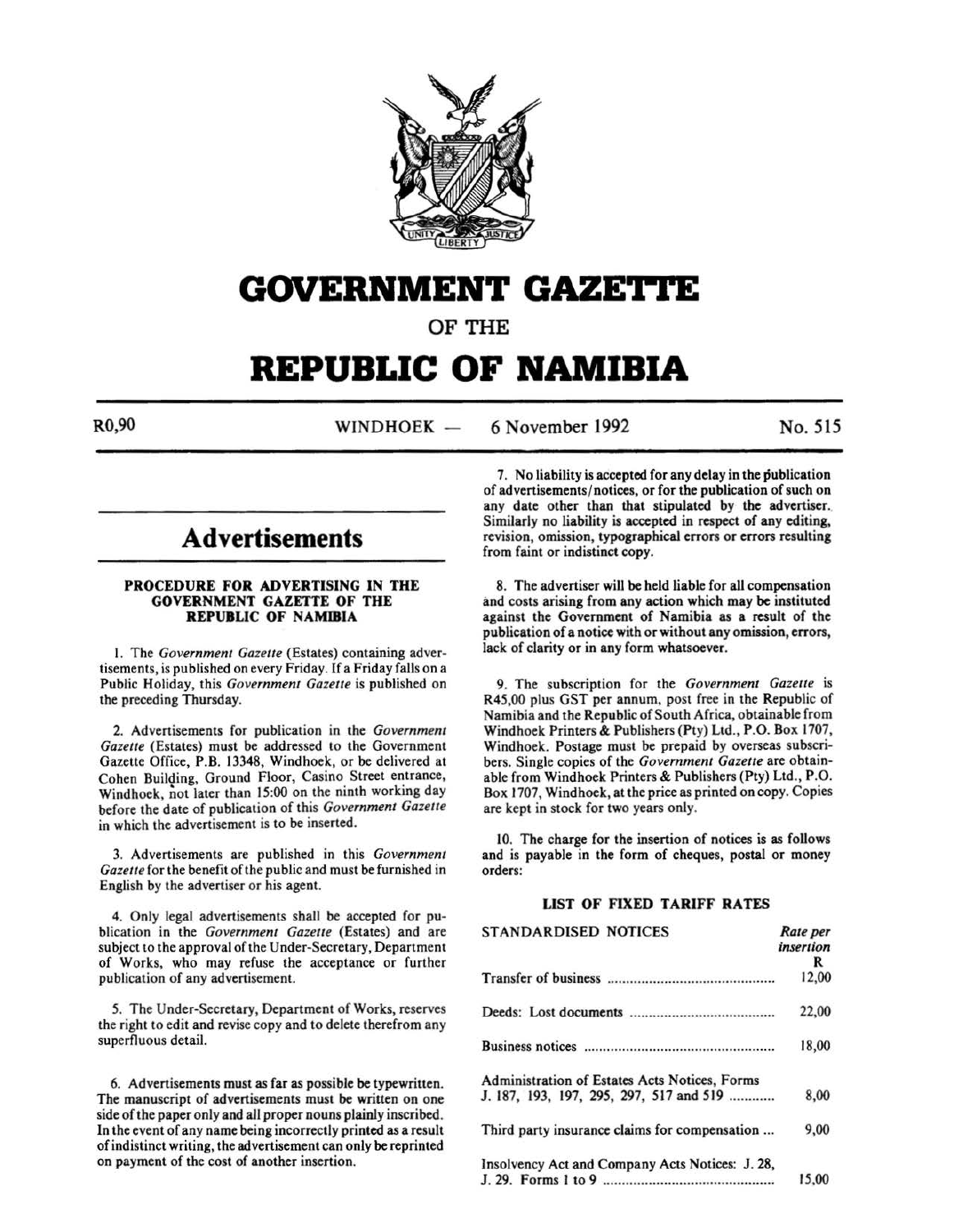-

 $\overline{\phantom{a}}$ 

| $J.B.$ — Forms 2 and 6 — additional statements<br>according to word count table, added to the basic                                                   |        | T)                    |
|-------------------------------------------------------------------------------------------------------------------------------------------------------|--------|-----------------------|
| traffic.                                                                                                                                              |        | Li                    |
| Change of name (two insertions)                                                                                                                       | 108,00 | $S_{4}$               |
| Naturalisation notices (including a reprint for the                                                                                                   | 8,00   | $S_i$                 |
| Unclaimed moneys — only in the Government<br>Gazette, closing date 15 January (per entry of                                                           |        | $P_1$<br>U<br>76      |
|                                                                                                                                                       | 3,00   | 25                    |
|                                                                                                                                                       | 18,00  | О                     |
|                                                                                                                                                       | 8,00   | P <sub>1</sub><br>tio |
| <b>NON-STANDARDISED NOTICES</b>                                                                                                                       |        | R<br>co               |
| Company notices:                                                                                                                                      | R      | Jı<br><b>ar</b><br>E: |
| Short notices: Meetings, resolutions, offers of<br>compromise, conversions of companies, voluntary<br>windings-up, et.: closing of members' registers |        | Sι                    |
| for transfer and/or declarations of dividends                                                                                                         | 40,00  | th<br>of              |
| Declaration of dividends with profit statements,                                                                                                      | 90,00  | ca                    |
| Long notices: Transfers, changes in respect of<br>shares or capital, redemptions, resolutions, volun-                                                 | 120,00 | <i>is</i><br>m<br>W   |

|                                                   | 40,00  |
|---------------------------------------------------|--------|
| Liquidators' and other appointees' notices        | 25,00  |
| SALES IN EXECUTION AND OTHER PUBLIC SALES:        |        |
|                                                   | 65,00  |
| Public auctions, sales and tenders:               |        |
|                                                   | 22,00  |
|                                                   | 54,00  |
|                                                   | 82.00  |
| <b>ORDERS OF THE COURT:</b>                       |        |
| Provisional and final liquidations or sequestra-  |        |
| tions                                             | 50,00  |
| Reduction or change in capital mergers, offers of |        |
|                                                   | 120,00 |
| Judical managements, curator bonis and similar    |        |
|                                                   | 120,00 |
|                                                   | 15,00  |
| Supersession and discharge of petitions (J. 158)  | 15,00  |

II. The charge for the insertion of advertisements other an the notices mentioned in paragraph 10 is at the rate R3,00 per cm double column. (Fractions of a cm must be deulated as a cm).

12. No advertisements shall be inserted unless the charge prepaid. Cheques, drafts, postal or money orders must be ade payable to the Under-Secretary, Department of Works, Private Bag 13348, Windhoek.

#### FORM J 187

### LIQUIDATION AND DISTRIBUTION ACCOUNTS IN DECEASED ESTATES LYING FOR INSPECTION

In terms of section 35(5) of Act 66 of 1965, notice is hereby given that copies of the liquidation and distribution accounts (first and final, *unless otherwise stated)* in the estates specified below will be open for the inspection of all persons interested therein for a period of 21 days (or shorter or longer if *specially stated)* from the date specified or from the date of publication hereof, whichever may be the later, and at the offices of the Master and Magistrates as stated.

Should no objection thereto be lodged with the Master concerned during the specified period, the executors will proceed to make payments in accordance with the accounts.

112/92 PETERSEN Eugene Quinton, 630102 08 0123 I, Erf 2563, Dawid Bezuidenhout Street, Khomasdal. Liideritz, Windhoek. D. Petersen, P.O. Box 21734, Windhoek.

265/92 WOORTMAN Gunther Walther Oscar, 280804 01 0009 4, Okahandja. Okahandja, Windhoek. Mr. Klaus Nieft, Executor,  $c/o$  Keller & Neuhaus Trust Co. (Pty) Ltd., P.O. Box 156, Windhoek.

151 j92 PINEHAS (born Iyambo) Loini Niita, 550807 II 0057 *5,* Okandjera Hospital. Erastus Pinehas. Oshakati, Windhoek. First National Trust, P.O. Box 448, Windhoek.

184/92 VENTER Carel Hendrik, 080712 01 0002 4, Windhoek. Amended First and Final. 21 days. Windhoek, Windhoek. First National Trust, P.O. Box 448, Windhoek.

412/92 SCHENK Barbara, 010525 00 0800 7, Swakopmund. Swakopmund, Windhoek. Standard Bank Namibia Ltd., (Registered Bank), Trustee Branch, P.O. Box 2164, Windhoek.

307 j92 VON WIELLIGH Johannes Jacobus Christiaan, 100705 01 0009 I, Keetmanshoop. Keetmanshoop, Windhoek. Bank Windhoek Ltd., Estate and Trust Department, P.O. Box 15, Windhoek.

382/92 VON WENTZEL Heidi Irene, 330126 01 0004 2, Otjiwarongo. Standard Bank Namibia Ltd., (Registered Bank), Trustee Branch, P.O. Box 2164, Windhoek.

377j92 ORREN Rage) Gertruida, 200115 08 0019 6, No. 3661, Heide Street, Khomasdal. Windhoek. F.M. Oehi-Trust, P.O. Box 133, Windhoek.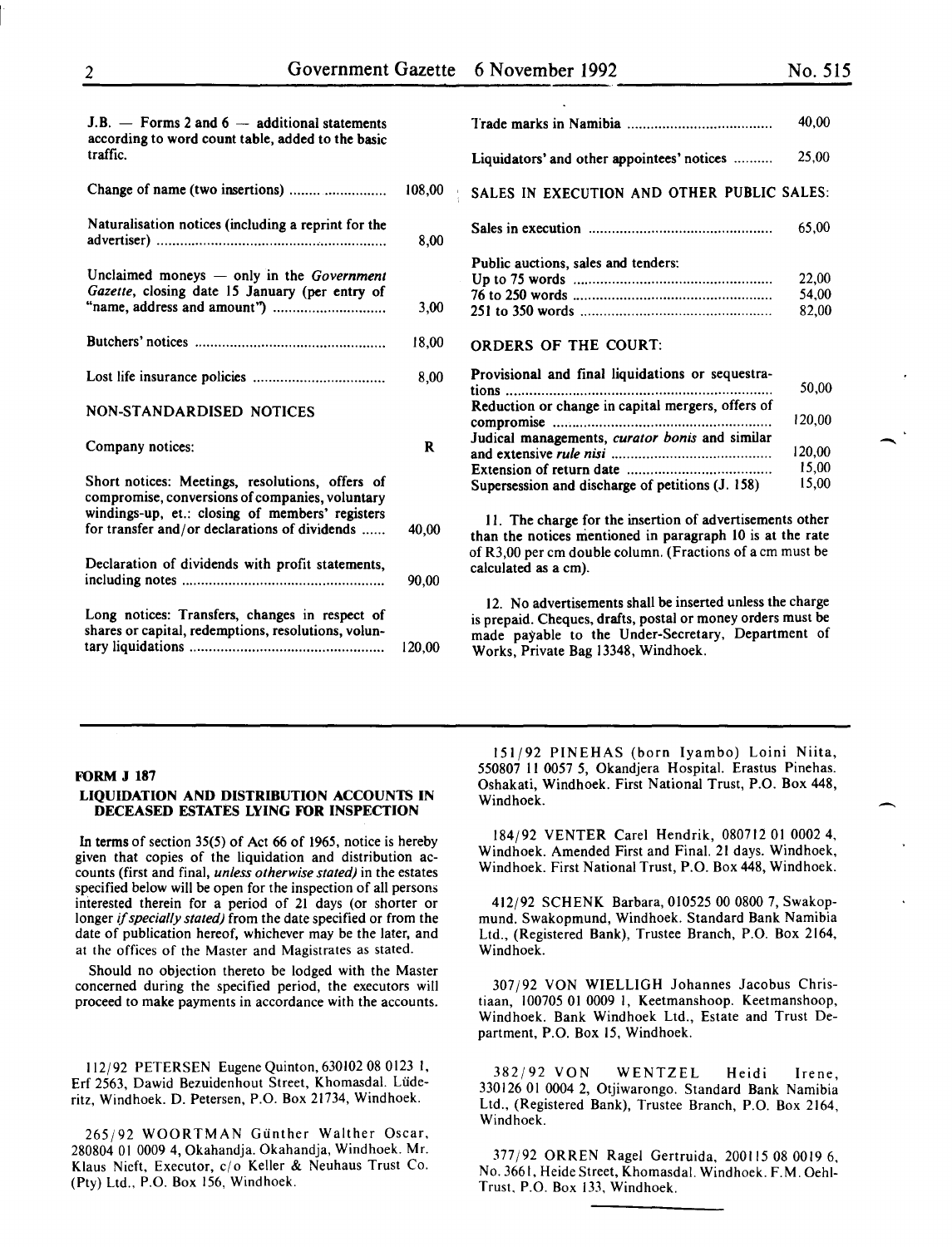FORM J 193

### **NOTICE TO CREDITORS IN** DECEASED ESTATES

All persons having claims against the estates mentioned below are hereby called upon to lodge their claims with the executors concerned, whithin 30 days (or otherwise as indicated) calculated from the date of publication hereof. The information is given in the following order: Estate number, surname and christian names, date of birth, identity number, last address, date of death; surviving spouse's names, surname, date of birth and identity number; name and address of executor or authorised agent, period allowed for lodgement of *claims* if *other than 30 days.* 

448/92 HEUNIS Cornelia Petronella, Windhoek, 9 September 1931, 310909 01 0027 8, Mariental, 15 September 1992. Cornelius Johannes Heunis. First National Trust, P.O. Box 448, Windhoek.

447/92 HEUNIS Cornelius Johannes, Windhoek, 12 August 1929, 290812 01 0033 I, Mariental, 15 September 1992. Cornelia Petronella Heunis. First National Trust, P.O. Box 448, Windhoek.

402/92 FOUCHE Frederick Hendrick, Windhoek, 27 May 1922, 220527 50 5400 8, Old Age Home Luderitz, 18 July 1992. First National Trust, P.O. Box 448, Windhoek.

466/92 VERMEULEN Gabriel Jacobus, Windhoek, 6 February 1928, 280206 50 3400 8, Farm Chaudamas, Outjo District, 26 September 1992. Fransina Catharina Elisabeth Vermeulen, 4 February 1937, 370204 00 2000 8. First National Trust, P.O. Box 448, Windhoek.

442/92 OCKER Oskar Johannes Heinrich, Windhoek, 18 March 1907, 070318 01 0003 5, Windhoek, 28 August 1992. First National Trust, P.O. Box 448, Windhoek.

395/92 VAN ZYL Gale, Windhoek, 20 January 1951, 510120 00 6100 I, Jan Smutslaan, Otavi, 20 May 1992. Hendrik Johannes van Zyl, 8 November 1954, 541108 50 2900 I. First National Trust, P.O. Box 448, Windhoek.

467/92 WEHLITZ Siegfried Helmut, Windhoek, 14 July 1941, 410714 01 0019 3, Windhoek, 25 September 1992. First National Trust, P.O. Box 448, Windhoek.

VON WENZEL Waldemar, Windhoek, 16 November 1965,651116 01 0021 I, Windhoek, 19 October 1992. Standard Bank Namibia Ltd., (Registered Bank), Trustee Branch, P.O. Box 2164, Windhoek.

7/1/2-142/92 UUGWANGA Peter Nande, 12 August 1948, 480812 00 0088 4, Erf No. 2823, Soweto, 13 October 1992. Rosalia Uugwanga, 3 August 1961,610803 II 0037 9. Mr. E.A. Kubirske, c/o Keller & Neuhaus Trust Co. (Pty) Ltd., P.O. Box 156, Windhoek.

452/92 COCKLIN Johanna Maria, Windhoek, 25 March 1928, 280325 01 0007 6, Okahandja, 12 August 1992. Willem Jan Cocklin. First National Trust, P.O. Box 448, Windhoek.

453/92 EWALD Fritz, Windhoek, 19 January 1917, 170119 01 0007 3, Swakopmund, 3 September 1992. First National Trust, P.O. Box 448, Windhoek.

ALFAIATE Jaoa Gomes, Windhoek, 18 October 1935, 351018 01 0001 9, Gobabis, 15 August 1992. Ludovina Pereira Alfaiate, 4 November 1942, 421104 01 0001 2. Standard Bank Namibia Ltd., (Registered Bank), Trustee Branch, P.O. Box 2164, Windhoek.

CARSTENS Pieter Johannes, Windhoek, 9 July 1923, 230709 01 0015 I, Windhoek, 15 October 1992. Katarina Susanna Carstens (born Meyer), 18 April 1932, 320418 01 0009 0. Standard Bank Namibia Ltd., (Registered Bank), Trustee Branch, P.O. Box 2164, Windhoek.

KLASSEN Derek Timothy, Windhoek, 19 June 1944, 440619 51 0901 7, Windhoek, 25 September 1992. Chamaine Jacomain Klassen (born Allies), 31 January 1955, 550131 08 0025 8. Standard Bank Namibia Ltd., (Registered Bank), Trustee Branch, P.O. Box 2164, Windhoek.

#### FORM 1

#### APPOINTMENT OF TRUSTEES AND LIQUIDAIDRS AND PROOF OF CLAIMS IN SEQUESTRATED ESTATES OR COMPANIES BEING WOUND UP

Pursuant to sections 40(3), 56(3) and 77 of the Insolvency Act, 1936, sections 129, 179 and 182 of the Companies Act, 1973, notice is hereby given that the persons mentioned below have been appointed trustees or liquidators, as the case may be and the persons indebted to the estates or companies are required to pay their debts to them forthwith unless otherwise indicated.

Meetings of creditors or contributories of the said estates or companies will be held on the dates and at the times and places mentioned below, for proof of claims against the estates or companies, for the purpose of receiving the trustees' or liquidators' reports as to the affairs and conditions of the estates or companies and for giving the trustees or liquidators directions concerning the sale or recovery of any parts of the estates or assets of the companies or concerning any matter relating to the administration thereof.

The particulars are given in the following order: Number of estate/company; name and description of estate/company; name and address of trustee or liquidator and date, hour and place of meeting and period within which debt must be paid, if this is not to be done forthwith.

W 14/92 Insolvent Estate Hermanus Gideon Marthinus van Zyl. D.J. Bruni, Trustee, Investment Trust Co. (Pty) Ltd. 18 November 1992, at 10:00, before the Master of the High Court, Windhoek. Second Meeting of Creditors. Investment Trust Co. (Pty) Ltd., P.O. Box 21204, Windhoek.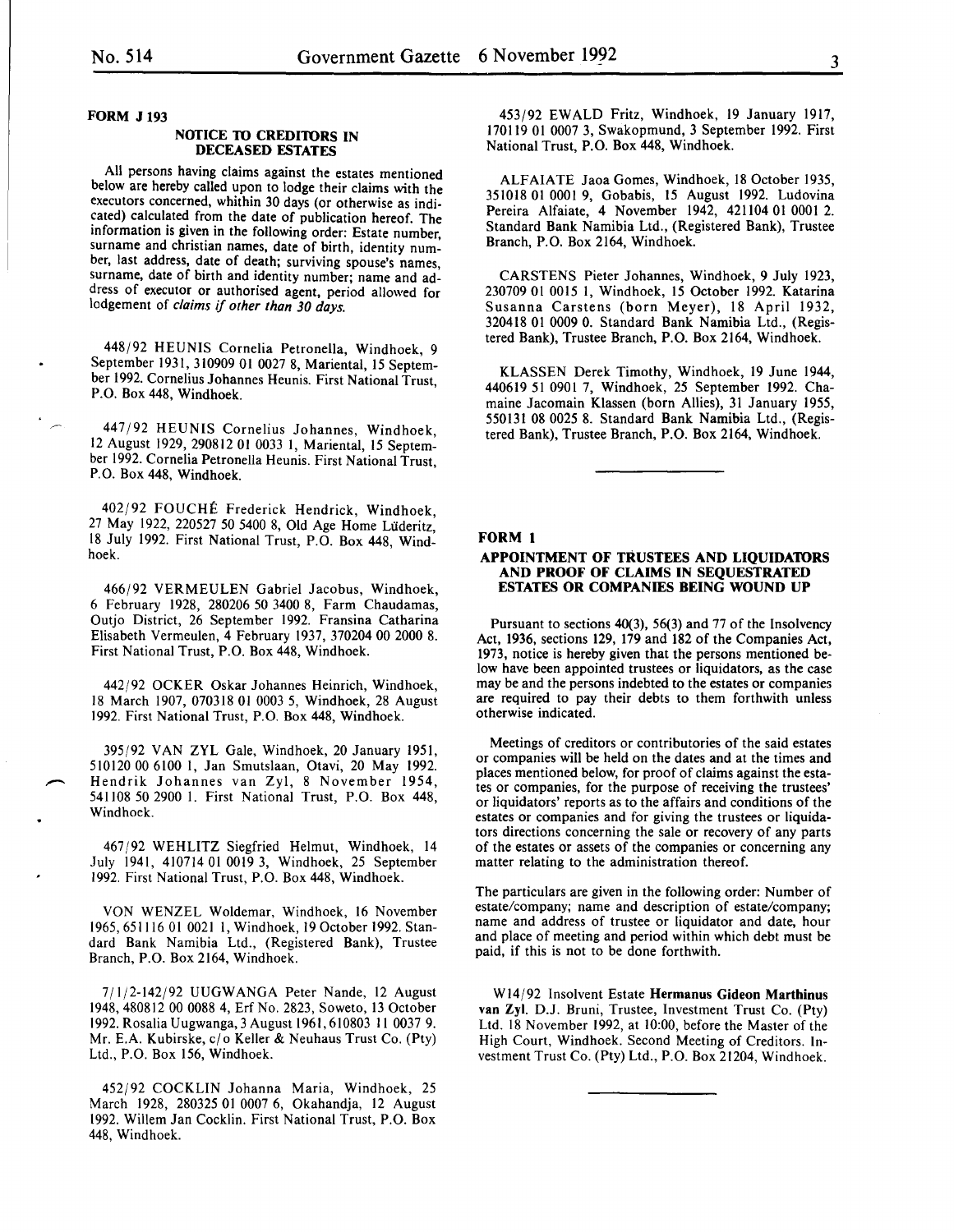$\overline{\phantom{a}}$ 

# FORM 2

### MEETING OF CREDITORS IN SEQUESTRATED ESTATES OR COMPANIES BEING WOUND UP

Pursuant to section 41 and 42 of the Insolvency Act, 1936, section 179 and 182 of the Companies Act, 1926, and section 339 and 366 of the Companies Act, 1973, notice is hereby given that a meeting of creditors will be held in the sequestrated estate or companies being wound up mentioned below, indicating the number of estate/company: the name and description of estate/company; the date, hour and place of meeting and the purpose of meeting.

Meetings in a place in which there is a Master's Office, will be held before the Master; elsewhere they will be held before the Magistrate.

W14/91 Super Panelbeaters (Pty) Ltd., (In Liquidation). 18 November 1992, at 10:00, at the Office of the Master of the High Court, Windhoek. Special Meeting, proof of further claims. Investment Trust Co. (Pty) Ltd., P.O. Box 21204, Windhoek.

Wl6/91 Super Motors (Pty) Ltd., (In Liquidation). 18 November 1992, at 10:00, at the Office of the Master of the High Court, Windhoek. Special Meeting, proof of further claims. Investment Trust Co. (Pty) Ltd., P.O. Box 21204, Windhoek.

#### 'FORM 5

#### PAYMENT OF DIVIDENDS AND COLLECTION OF CONTRIBUTIONS IN SEQUESTRATED ESTATES FOR COMPANIES BEING WOUND UP

The liquidation accounts and plans of distribution or contribution in the sequestrated estates or companies being wound up, as the case may be, mentioned below having been confirmed on the date therein mentioned, notice is hereby given, pursuant to section 113(1) of the Insolvency Act, 1936, section 139(2) of the Companies Act, 1926, and section 409(2) of the Companies Act, 1973, that dividends are in the course of payment or contributions are in the course of collection in the said estates or companies as set forth below and that every creditor liable to contribution is reauired to pay to the trustee or liquidator the amount for which he is liable at the address mentioned below.

W12j92 Hoogvertoon Boerdery (Pty) Ltd. 19 October 1992. A dividend being paid. H.J. Liebenberg & Co., P.O. Box 566, Keetmanshoop.

W24/91 Panorama Boerdery (Pty) Ltd. 16 October 1992. A dividend being paid. H.J. Liebenberg & Co., P.O. Box 566, Keetmanshoop.

#### FORM J 29

#### FIRST MEETINGS OF CREDITORS, CONTRIBUTORIES, MEMBERS OR DEBENTURE-HOLDERS OF SEQUESTRATED ESTATES, COMPANIES BEING WOUND UP OR PLACED UNDER PROVISIONAL JUDICIAL MANAGEMENT

The estates and companies mentioned below having been placed under sequestration, being wound up or having been placed under provisional judicial management by order of the Supreme Court of South West Africa, Masters of the Supreme Court hereby given notice, pursuant to section 17(4) and 40(1) of the Insolvency Act, 1936, section 119(3), 125(1) and 196bis(4) of the Companies Act, 1926, and sections 356(1), 364(1) and 429 of the Companies Act, 1973, that first meeting of creditors, contributories, members or debenture-holders of the said estates or companies will be held on the dates and at the times and places mentioned below, for proof of claims against the estates or companies, the election of trustees, liquidators or judicial managers or managers or provisional judicial managers or for the purposes referred to in section 364 or 431 of Act 61 or 1973, as the case may be.

Meetings in a place in which there is a Master's office, will be held before the Master; elsewhere they will be held before the Magistrate.

Wl7 /92 Latem Trading Namibia (Proprietary) Limited. 18 September 1992.23 October 1992, High Court Namibia, 10:00, Master's Office, 18 November 1992.

# NOTICE OF TRANSFER OF BUSINESS

TAKE NOTICE that D.C. WESSELS intends to alienate and dispose of the business being conducted by him under the name and style of INFLASIE VLEISMARK at ErfNo. Ill, Kornalyn Street, Khomasdal, Windhoek to and in favour of J.G. MALAN who will carry on the aforesaid business for his own account under the name and style of DAGBREEK VLEISMARK on the aforesaid premises, and take notice that this publication shall serve as due notice having been given in terms of Section 34 of the Insolvency Act 24 of 1936 and furthermore that after 14 days of publication of this notice the said J.G. MALAN will apply to the Magistrate for the District of Windhoek for the transfer of the Butcher (Retail and Wholesale) Licences in respect of the aforesaid business into his own name.

DATED at WINDHOEK on this 22nd day of October 1992.

THEUNISSEN VAN WYK & PARTNERS P.O. Box 3110 Tel. 37856 Windhoek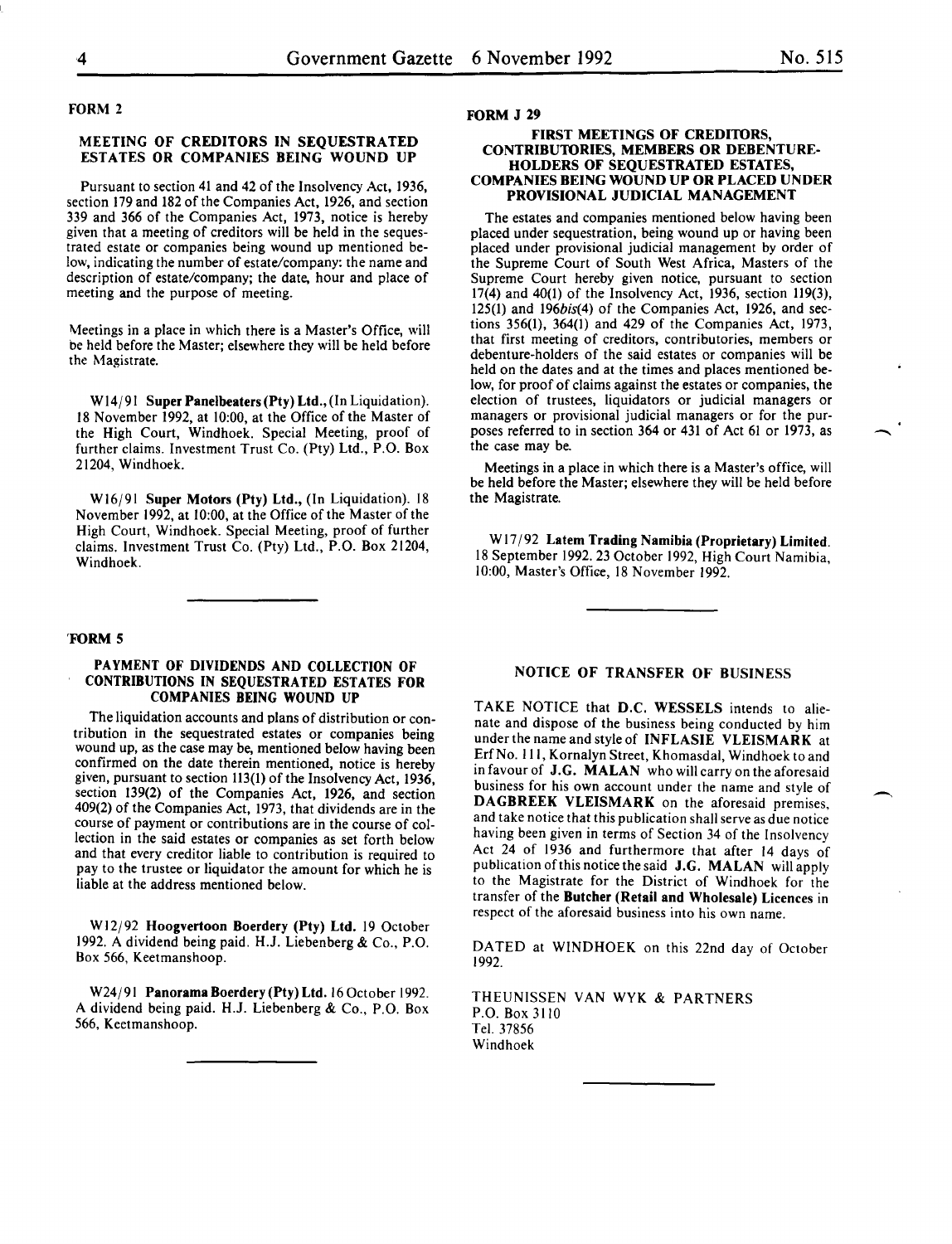#### NOTICE OF SALE

# IN THE MAGISTRATE'S COURT FOR THE DISTRICT OF WINDHOEK

HELD AT WINDHOEK CASE NO.: 1117/92

In the matter between:

FIRST NATIONAL BANK OF NAMIBIA LTD. and MR. W. HAUSIKU Plaintiff Defendant

#### SALE IN EXECUTION

In the above matter a sale will be held on Wednesday, the 25th November 1992, at the entrance of the house situate on Erf2593, Wanaheda Township, Katutura (Extension No.4), Windhoek, at 11:00, of the following property.

| 1. CERTAIN       | Erf 2593, Wanaheda Township,<br>Katutura (Extension No. 4), Wind-<br>hoek: |
|------------------|----------------------------------------------------------------------------|
| <b>SITUATE</b>   | In the Municipality of Windhoek;                                           |
| <b>MEASURING</b> | 842 square metres.                                                         |

#### CONDITIONS OF SALE:

 $\overline{\phantom{a}}$ 

- I. The sale is subject to the terms and conditions of the Magistrate's Court Act No. 32 of 1944, the property being sold "voetstoots" and as it stands and subject to the conditions of the existing Title Deed.
- 2. One-tenth of the purchase price shall be paid immediately after the property is declared to be sold and the balance of the purchase price together with interest thereon at the rate of 18,75% per annum calculated monthly in advance to be paid against registration of transfer, which shall be given and taken forthwith after the sale.
- 3. The following improvements are on the property (although nothing in this respect is guaranteed):

A single-storey brickwall dwelling with zinc roof, consisting of 3 bedrooms, bathroom, toilet, lounge and kitchen. Main building connected to Municipal water and electricity supply.

4. The complete Conditions of Sale will be read out at the time of the sale and may be inspected prior thereto at the offices of the Messenger of the Court, Windhoek and at the offices of First National Bank.

D.R. KOCK VAN WYNGAARDT, KOCK, VAN DER WESTHUIZEN & PARTNERS ATTORNEYS FOR PLAINTIFF Mezzanine Floor Metje Behnsen Building Independence Avenue P.O. Box 3146 Windhoek

# NOTICE OF SALE

#### IN THE MAGISTRATE'S COURT FOR THE DISTRICT OF KEETMANSHOOP

# HELD AT KEETMANSHOOP CASE NO.: 2410/1986

In the matter between:

| <b>KEETMANSHOOP MUNICIPALITY</b> | Plaintiff |
|----------------------------------|-----------|
| and                              |           |
| <b>CHARLES LEONARD</b>           | Defendant |

#### SALE IN EXECUTION

In the above matter a sale will be held on 16 November 1992, at 10:00, at the entrance of the Magistrate's Court of the following property:

| 1. CERTAIN       | Erf No. 75, Krönlein Township;                                    |
|------------------|-------------------------------------------------------------------|
| <b>SITUATED</b>  | In the Municipality of Keetmanshoop<br>Registration Division "T"; |
| <b>MEASURING</b> | 600 square metres.                                                |

### CONDITIONS OF SALE:

- I. The sale is subject to the terms and conditions of the Magistrate's Court Act No. 32 of 1944, the property being sold "voetstoots" and as it stands and subject to the conditions of the existing title deed.
- 2. One-tenth of the purchase price shall be paid immediately after the property is declared to be sold and the balance of the purchase price together with interest thereon at the rate of 21% per annum calculated monthly in advance to be paid against registration of transfer, which shall be given and taken forthwith after the sale.
- 3. The following improvements are on the property (although nothing in this respect is guaranteed):

Nil (Vacant erf)

4. The complete Conditions of Sale will be read out at the time of the sale and may be inspected prior thereto at the offices of the Messenger of the Court, Keetmanshoop and at the offices of the Municipality of Keetmanshoop.

LENTIN, BOTMA & VAN DEN HEEVER PLAINTIFF'S ATTORNEYS SWABS Building Fenchel Street P.O. Box 38 Keetmanshoop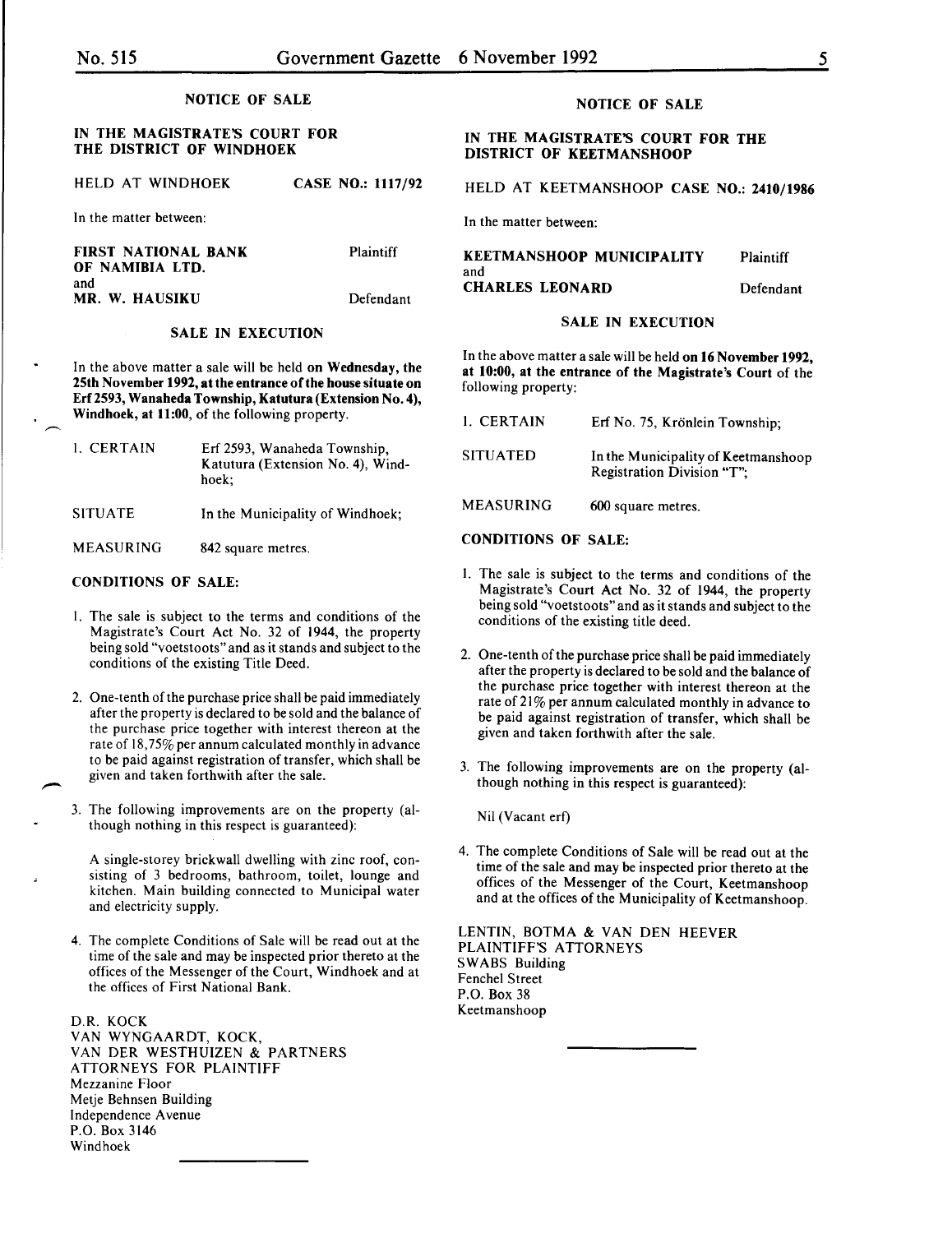-

# IN THE HIGH COURT OF NAMIBIA

# WINDHOEK, THURSDAY 22 OCTOBER 1992

BEFORE THE HONOURABLE MR. JUSTICE HANNAH

In the matter between:

#### WINDHOEK SCHLACHTEREI and WILLEM PIENAAR Applicant Respondent

Having heard Advocate Tötemeyer Counsel for the Applicant and having read the Notice of Motion and other documents filed of record:

# IT IS ORDERED:

- I. That the Estate of the said Willem Pienaar be and is hereby placed under Provisional Sequestration in the hands of the Master of this Court and that a Rule *nisi,* do hereby issue calling upon the said Respondent to appear and to show cause, if any, in this Court on the 20th November 1992, at 10:00, why a final Sequestration should not be made against his Estate.
- 2. That the costs of this Application be costs in the Sequestration.

BY ORDER OF THE COURT

REGISTRAR

MINISTRY OF HEALTH AND SOCIAL SERVICES

The Bridge - Initiative for the Reintegration of Released Prisoners has applied for registration as a Welfare Organization in terms of Section 19 of the National Welfare Act 1965 (Act No. 79 of 1965).

The objects of the organization read as follows:

- I. The promotion of the social welfare of the prisoners, released prisoners and their families.
- 2. The encouragement and promotion of selfhelp programmes and community involvement in social services.
- 3. The promotion of social action within the community to establish social services.

Any person or persons desiring to raise objections against the registration of the organization, must submit such representations to the Permanent Secretary: Ministry of Health and Social Services, Private Bag 13198, Windhoek, within twenty-one days as from the date of this advertisement.

# IN THE HIGH COURT OF NAMIBIA

In the matter between:

CALTEX OIL (NAMIBIA) (PTY) LTD. and WILLEM JACOBUS DE WET Plaintiff Defendant

#### SALE IN EXECUTION

In execution of a judgement of the above Honourable Court in the above action, a sale with a reserve price of R 102 000,00 of the following immovable property will be held at 10:00 on Friday 20 November 1992, at Erf 801, No. 18 Panorama Street, Otjiwarongo.

| 1. CERTAIN                      | Erf 801, Panorama Street, Otjiwa-<br>rongo, (Extension 2); |
|---------------------------------|------------------------------------------------------------|
| <b>SITUATE</b>                  | In the Municipality of Otjiwarongo;                        |
| MEASURING                       | 1 500 square metres;                                       |
| <b>IMPROVE-</b><br><b>MENTS</b> | 3-Bedroom dwelling and garage with<br>Flatlet.             |

TERMS: 10% of the purchase price and the auctioneer's commission must be paid in cash on the date oft he sale. The further terms and conditions of the sale will be read prior to the auction and lie for inspection at the office of the Deputy Sheriff for the District of Otjiwarongo and at the offices of the execution creditor's attorneys.

DR. WEDER, KRUGER & HARTMANN ATTORNEYS FOR EXECUTION CREDITOR Ground Floor Nimrod Building Kasino Street Windhoek

# CBS PROPERTIES (PROPRIETARY) LIMITED (Company No. 83/066)

NOTICE IS HEREBY GIVEN pursuant to Section 356 2(b) of the Companies Act 1973 that at an extraordinary general meeting of shareholders held on 29th of June 1992. it was resolved as a special resolution that the Company be wound up voluntarily as a members voluntarily winding up and that MR. WILLEM PETRUS VENTER OOST-HUIZEN, be appointed as Liquidator without providing any security whatsoever to the Master of the Supreme Court, Windhoek, for the performance of this duty in terms of the provisions of the Companies Act.

W.P.V. OOSTHUIZEN KPMG Peat Marwick Namibia P.O. Box 30 Windhoek Namibia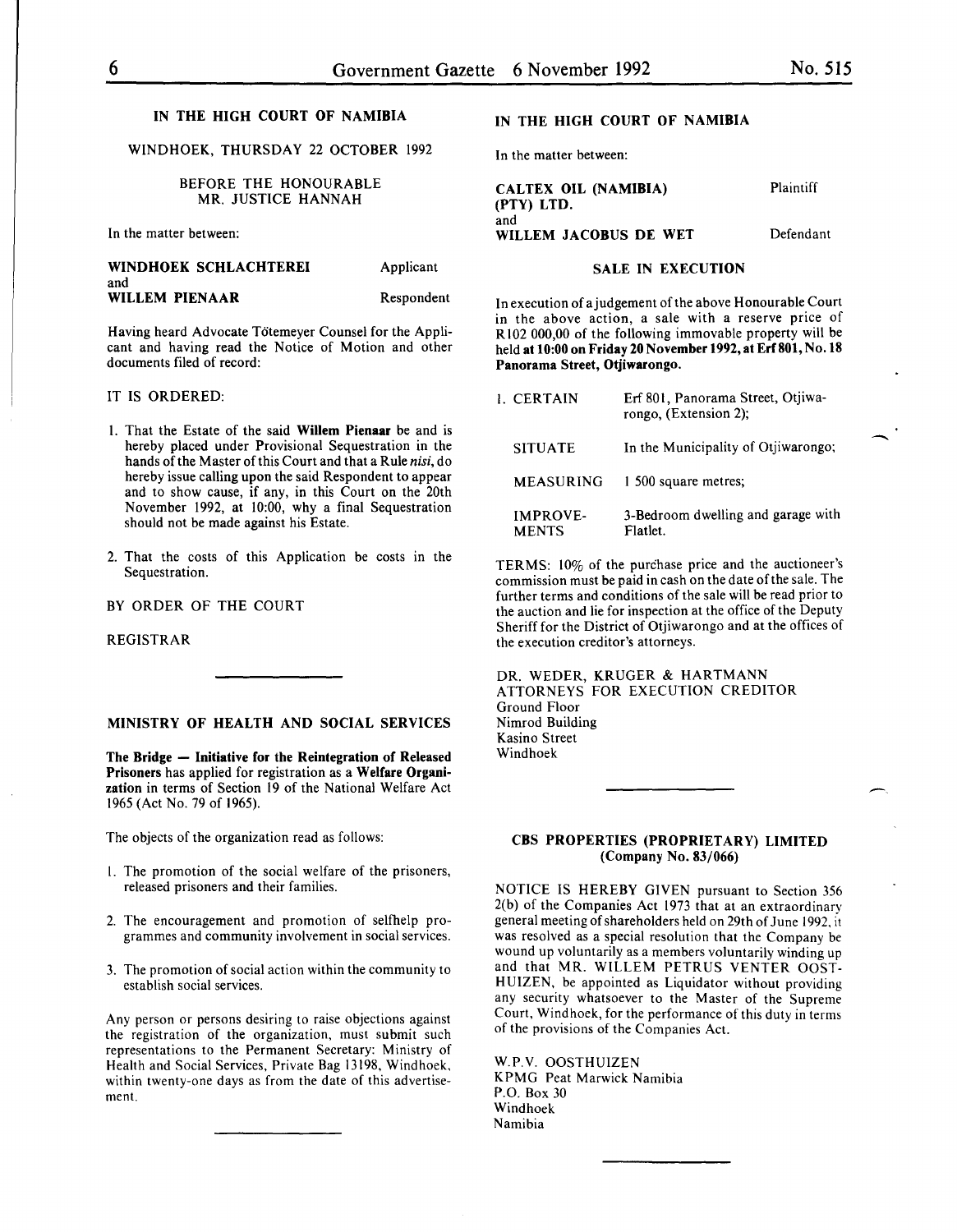# NOTICE OF TRANSFER OF BUSINESS LICENCE

KINDLY TAKE NOTICE that application will be made at the next quarterly sitting of the Licensing Court, Mariental, for the transfer of the General Dealer, Tobacco, Fresh Produce, Restaurant, Mineral Water and Patent Medicine Licences held by ANNA M. KRUGER and who trades as RIENTAL RESTAURANT at Erf No. 220, Mariental, to STEPHANUS HERMANUS BOTES who will trade under the same style and on the same erffor his own account.

DATED at MARIENTAL this 22nd day of October 1992.

VAN HEERDEN, LIESENBERG & CO. **ATTORNEYS** School Street P.O. Box 13 **Mariental** 

#### NOTICE

PLEASE TAKE NOTICE that fourteen (14) days after publication of this notice, application will be made to the Licensing Court of Otjiwarongo, held at Otjiwarongo, for the transfer of the General Dealer, Retail Trade, Sewing Machines and Textiles Licences held by D.J. VAN RENSBURG trading under the name of BERNINA SEW & KNIT on Ert No. 80, St. Georges Street, Otjiwarongo, to MAGDALENE BEATE LEICHT who will continue to carry on business under the name and style of BERNINA OTJIWARONGO on Erf No. 1593, Voortrekker Street, Otjiwarongo, for her own account.

A. DAVIDS & CO. ATTORNEYS FOR APPLICANT P.O. Box II Otjiwarongo

#### TRANSFER OF LICENCE

BE PLEASED TO TAKE NOTICE that application will be made after 14 (FOURTEEN) days after publication of this notice at the Licensing Court for the transfer of the General Dealer, Fresh Produce, Tobacco (Retail), Patent Medicine and Aerated or Mineral Water licences, held by SARAH TJIHENUNA who traded under the name and style of ALUTE CONTINUE GENERAL DEALER on Erf No. 259, Tses, Keetmanshoop District, to MAU-REEN PRESCILLA TJIHENUNA who will carry on business for her own account under the same name and style.

DATED at KEETMANSHOOP on this 30th day of September 1992.

RlSSlK, COX & PROBART ATTORNEY FOR APPLICANT Fifth Avenue P.O. Box 90 Keetmanshoop

### TRANSFER OF TRADING LICENCE

BE PLEASED TO TAKE NOTICE that application will be made within 14(FOURTEEN) days after publication of this notice at the Licensing Court for the transfer of the General Dealer Licence held by MICHEAL NICOLAAS NIEUWOUDT who traded under the name and style ORANJE VERSPREIDERS on Erf 117, Keetmanshoop Township, to MICHEAL NICOLAAS NIEUWOUDT and MARTHINUS DAWID O'CALLAGHAN who will carry on trading under the same name and address.

DATED at KEETMANSHOOP on this 20th day of October 1992.

RISSIK, COX & PROBART ATTORNEYS FOR APPLICANT Fifth Avenue P.O. Box 90 Keetmanshoop

#### **NOTICE**

NOTICE IS HEREBY GIVEN in terms of Section 34 of the Insolvency Act No. 24 of 1936 that LOUIS BOTHA VOLLGRAAFF who trades as DIE MARK at Ernst Stumpfe Road, Mariental, intends to dispose of the said business.

VAN HEERDEN, LIEBENBERG & CO. **ATTORNEYS** School Street P.O. Box 13 **Mariental** 

# TRANSFER OF BUSINESS

TAKE NOTE that HILNA HILDEGARD JOCHEL-SON intends to alienate and dispose of the business conducted by her under the name and style of COLLECTING AND DELIVERY SERVICES, at No. 6 Kallie Roodt Street, Windhoek, by selling it to WOLFGANG KAI STERNAGEL, who will trade under the same name at the same address for his own account.

This serves as a Notice in terms of Section 34 of Act 24 of 1936.

MULLER & BRAND H.W. MULLER Sokolic Building John Meinert Street P.O. Box 2073 Windhoek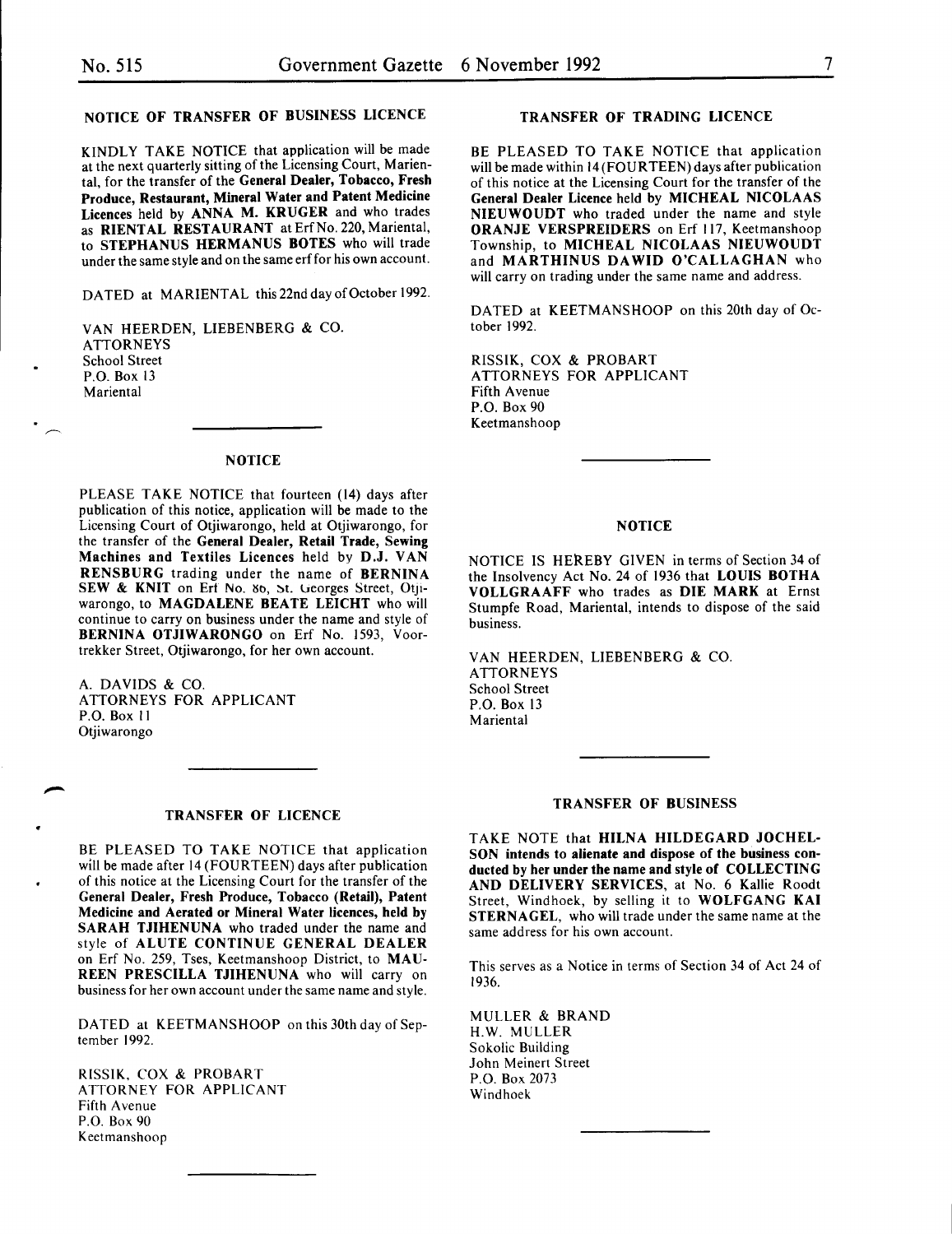#### THE ALIENS ACT, 1937 NOTICE OF INTENTION OF CHANGE OF SURNAME

I, EUNIKE SHIKONGO, residing at Windhoek and presently unemployed, intend applying to the Minister of Home Affairs for authority under Section 9 of the Aliens Act, 1937, to assume the surname SHIIMI for the reason that the registrar who gave me the I. D. was the one who wrote my surname SHIKONGO.

I previously bore the names EUNIKE SHIKONGO.

Any person who objects to my assumption of the said surname of **SHIIMI** should as soon as may be lodge his/her objection, in writing, with a statement of his/her reasons therefor, with the Magistrate of Windhoek.

(Sgd.) E. SHIKONGO Dated: 22 October 1992

1001

### THE ALIENS ACT, 1937 NOTICE OF INTENTION OF CHANGE OF SURNAME

I, PAULUS FILIPUS, residing at House No. 907, Wanaheda and employed as a Driver, intend applying to the Minister of Home Affairs for authority under Section 9 of the Aliens Act, 1937, to assume the surname ASINO for the reason that ASINO is my father's real surname.

I previously bore the names PAULUS FILIPUS.

I intend also applying for authority to change the surname of my wife SELMA NDAPEWA and minor children INNA NANGOMBE and NDATEGAKO FILLIPUS to ASINO.

Any person who objects to our assumption of the said surname of ASINO should as soon as may be lodge his/ her objection, in writing, with a statement of his/her reasons therefor, with the Magistrate of Windhoek.

(Sgd.) P. FILIPUS Dated: 6 October 1992 1002

#### THE ALIENS ACT, 1937 NOTICE OF INTENTION OF CHANGE OF SURNAME

I, LASARUS ERASMUS, residing at Windhoek and employed as a carpenter, intend applying to the Minister of Home Affairs for authority under section 9 of the Aliens Act, 1937, to assume the surname WANALONGA for the reason that ERASMUS is my father's first name.

I previously bore the names LASARUS ERASMUS.

In intend also applying for authority to change the surname of my minor child MARIA NDATULUMUKWA LA-SARUS born on the 24th of September 1990 at Omupako to WANALONGA.

Any person who objects to our assumption of the said surname of WANALONGA should as soon as may be lodge his/ her objection, in writing, with a statement of his/her reasons therefor, with the Magistrate of Windhoek.

(Sgd.) L. ERASMUS P.O. Box 1805 Windhoek Dated: 23 October 1992.

1003

 $\overline{\phantom{a}}$ 

#### THE ALIENS ACT, 1937 NOTICE OF INTENTION OF CHANGE OF SURNAME

I, GABRIËL JOSEPH SWARTZ, residing at No. 3 Abtstraße, Windhoek-West, and employed as a Supervisor at Transnamib, intend applying to the Minister of Home Affairs for authority under section 9 of the Aliens Act, 1937, to assume the surname AMPORO for the reason that AMPORO is the surname of my mother who was not married to my father at the time of my birth. My father registered me under his surname. I was always known under AMPORO and also married thereunder.

I previously bore the names GABRI£L JOSEPH SWARTZ.

I intend also applying for authority to change the surname of my minor child CLIFTON EUGENE HASSON to CLIFTON EUGENE AMPORO.

Any person who objects to our assumption of the said surname of AMPORO should as soon as may be lodge his/ her objection, in writing, with a statement of his/ her reasons therefor, with the Magistrate of Windhoek.

(Sgd.) G. SWARTZ Dated: 6 October 1992. 1004